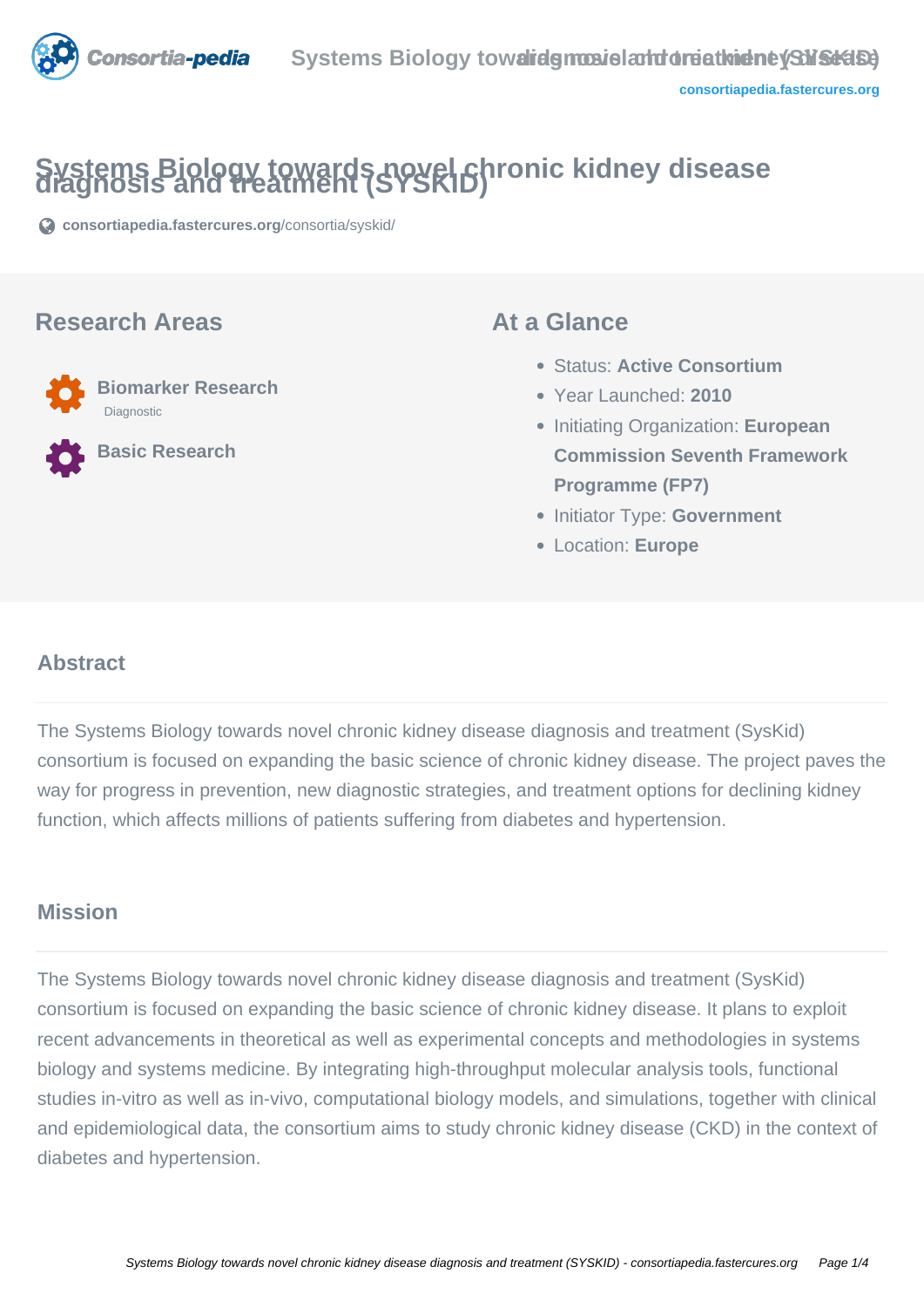

The major aims of the SysKid consortium:

**Aim 1:** Identify persons at risk of developing chronic kidney disease utilizing epidemiology as well as molecular tools.

**Aim 2:** Understand the molecular processes triggering early-stage chronic kidney disease and identify associated biomarkers.

**Aim 3:** Develop novel diagnostic and therapeutic strategies to control progression of chronic kidney disease.

**Aim 4:** Perform pre-clinical verification of novel therapy approaches and perform clinical testing of novel diagnostics.

In order to accomplish SysKid's aims the following subordinate objectives are defined:

**Objective 1:** Integrate existing and extend clinically well-defined sample cohorts of patients with chronic kidney disease.

**Objective 2:** Establish and unify a broad 'omics' repository characterizing CKD.

**Objective 3:** Decipher processes, molecular pathways, and associated CKD biomarkers utilizing a systems biology approach.

**Objective 4:** Use cell cultures and animal models to deepen our understanding of identified processes associated with early CKD.

 **Objective 5:** Delineate novel therapeutic strategies and pre-clinical evaluation for prevention and slowing of progression of chronic renal disease.

**Objective 6:** Clinical validation of identified biomarkers for generating early-stage diagnosis and prognosis IVD kits.

**Objective 7:** Delineate a novel risk score for the development of chronic kidney disease.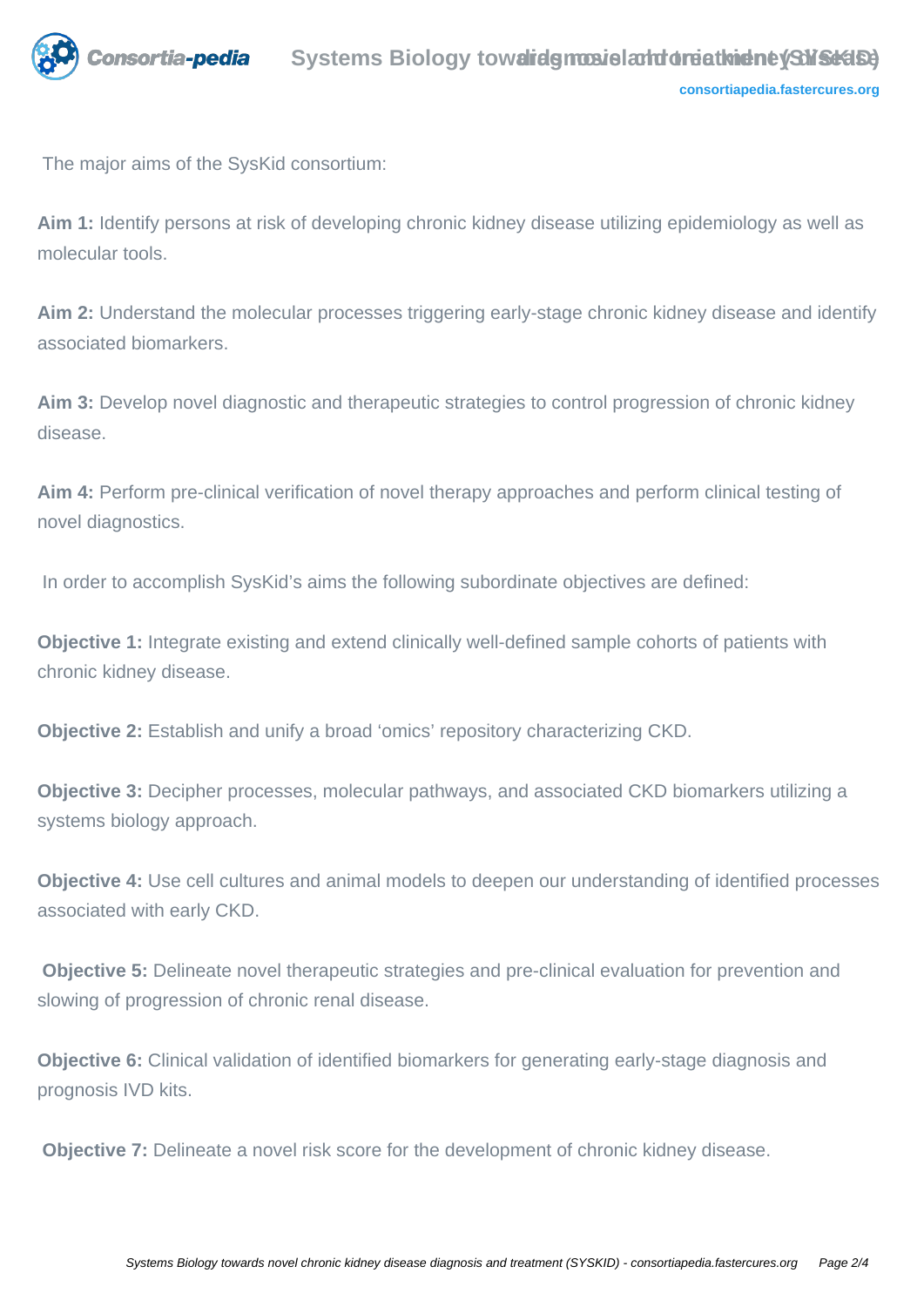

 **Objective 8:** Deepen our understanding of the epidemiological aspects of early CKD with particular focus on consequences for healthcare policies.

#### **Financing**

EU FP7, Project reference: 241544, Total cost: EUR 15,743,594

Homepage <http://www.syskid.eu/> Facebook [https://www.facebook.com/pages/SysKid/26463732697](https://www.facebook.com/pages/SysKid/264637326978013) [8013](https://www.facebook.com/pages/SysKid/264637326978013)

# **Points of Contact**

emergentec biodevelopment GmbH Gersthofer Strasse 29-31 1180 Vienna, Austria <http://www.emergentec.com>

# **Sponsors & Partners**

Emergentec Biodevelopment GmbH Medizinische Universitaet Wien Medizinische Universitaet Innsbruck Mosaiques Diagnostics GmbH ProScience Communications Steno Diabetes Center A/S Universitaetsklinikum Erlangen Academisch Ziekenhuis Groningen ?l?ski Uniwersytet Medyczny w Katowicach Semmelweis Egyetem University of Glasgow Biocrates Life Sciences AG